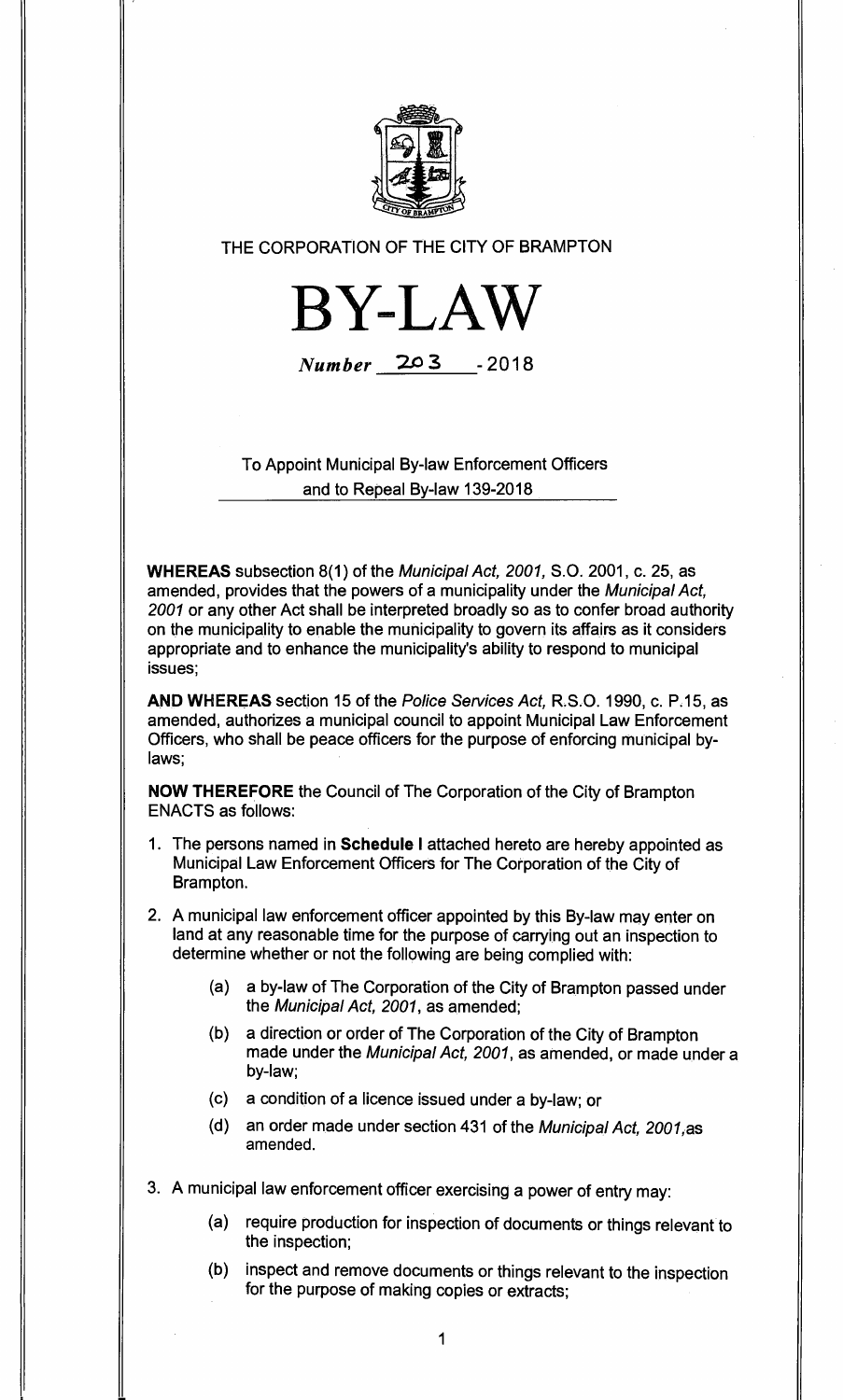- **(c) require information from any person concerning a matter related to the inspection; and**
- **(d) alone or in conjunction with a person possessing special or expert knowledge, make examinations or take tests, samples or photographs necessary for the purposes of the inspection.**
- **4. Subject to section 5, this By-law prevails to the extent of any conflict between this By-law and any other by-law of The Corporation of the City of Brampton.**
- **5. This by-law does not restrict any rights conferred by the** Municipal Act, 2001, **as amended, or any other Act or regulation, respecting entry to land.**
- **6. By-law 139-2018 is hereby repealed.**

**READ a FIRST, SECOND and THIRD TIME and PASSED in Open Council this 12th day of September, 2018.** 



Mayor

**Peter Fay, City Clerk**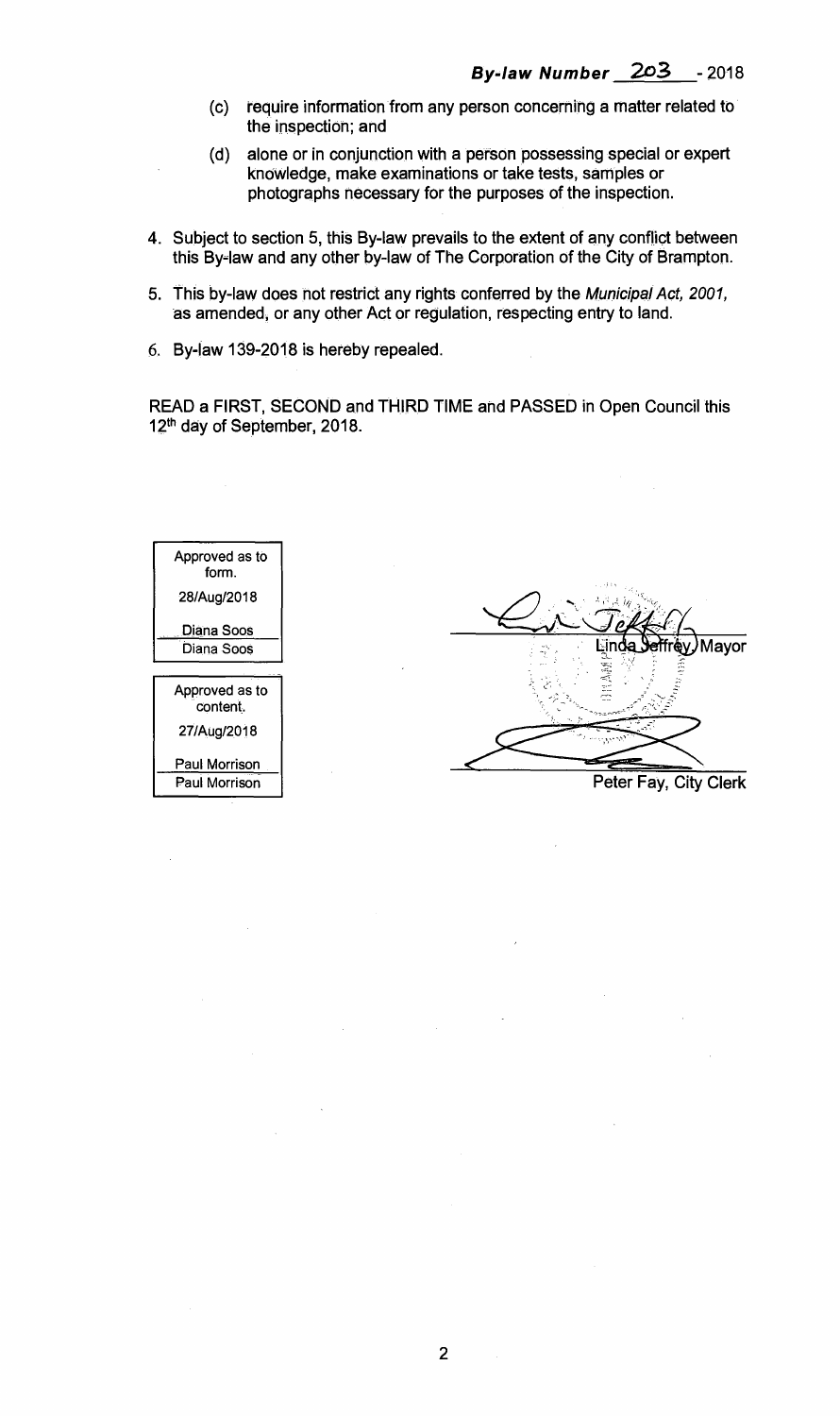## **SCHEDULE I TO BY-LAW 203 - 2018**

## **MUNICIPAL LAW ENFORCEMENT OFFICERS**

**Anderson, Kristie Armonas, Adam Avbar, John Azeem, Aziz Belyntsev, Nikolai Bettencourt, Andrew Bisson, James Bolton, James Brar, Gurpreet Brown Steve Bryson, Peter Cabral, Chelsea Capobianco, Michael Chudoba, Paul Clune, Anthony Couto, Leonor Dang, Mohit De Schryver, Denise Dhillon, Narinder Dixon, Omar Dollimore, Phillip Dosanjh, Gurprit Drope, Graham Edwin, Erin Foster, Brian Frigault, Shawn Garcia, Emanuel Gobeo, Brent Goddard, Catherine Grasby, Kim Grech, Frank Harm, Victor Holmes, Todd lacobucci, Sarah lliev, Konstantin Jardine, Hayley Josey, Luanne Kainth, Sukhpreet Kasiulewicz, Mario Keyes, Shane Khalid, Waseem Muhammed Kitto, Shawn Kornfehl, James Labelle, Jeff Labelle, Michelle Lindegaard, Kevin MacLeod, Robert Marinella, Marianne Maurice, Jean-Pierre McMillan, W. Roy Mohammed, Richard Morrison, Paul Mulick, Michael Myers, Brian Myers, Jimmy Nybog, Victor Parhar, Mohinder Payton, Rory** 

**Phelan, Patricia Polera, Michael Francis Prewal, Kuljeet Pytel, Kim Raposo, Christopher Roman, Bradley Russell, Jeff Sander, Allyson Santos, Sandra Sensicle, Christian Siciliano, Derek Singzon, Philip Sherman, G**.**ord Smiley, David Smith, Kyle Tatla, Vic Toofunny, Virendra Tozer, Jordan VanBelkom, Roberta Viana, Mark Walker, Dwayne Walsh, Sandra Ward, Lindsay Waterfield, Mathew Waterfield, Sabrina Watson, Kevin Wemekemp, Andrew Wyner, Michael**